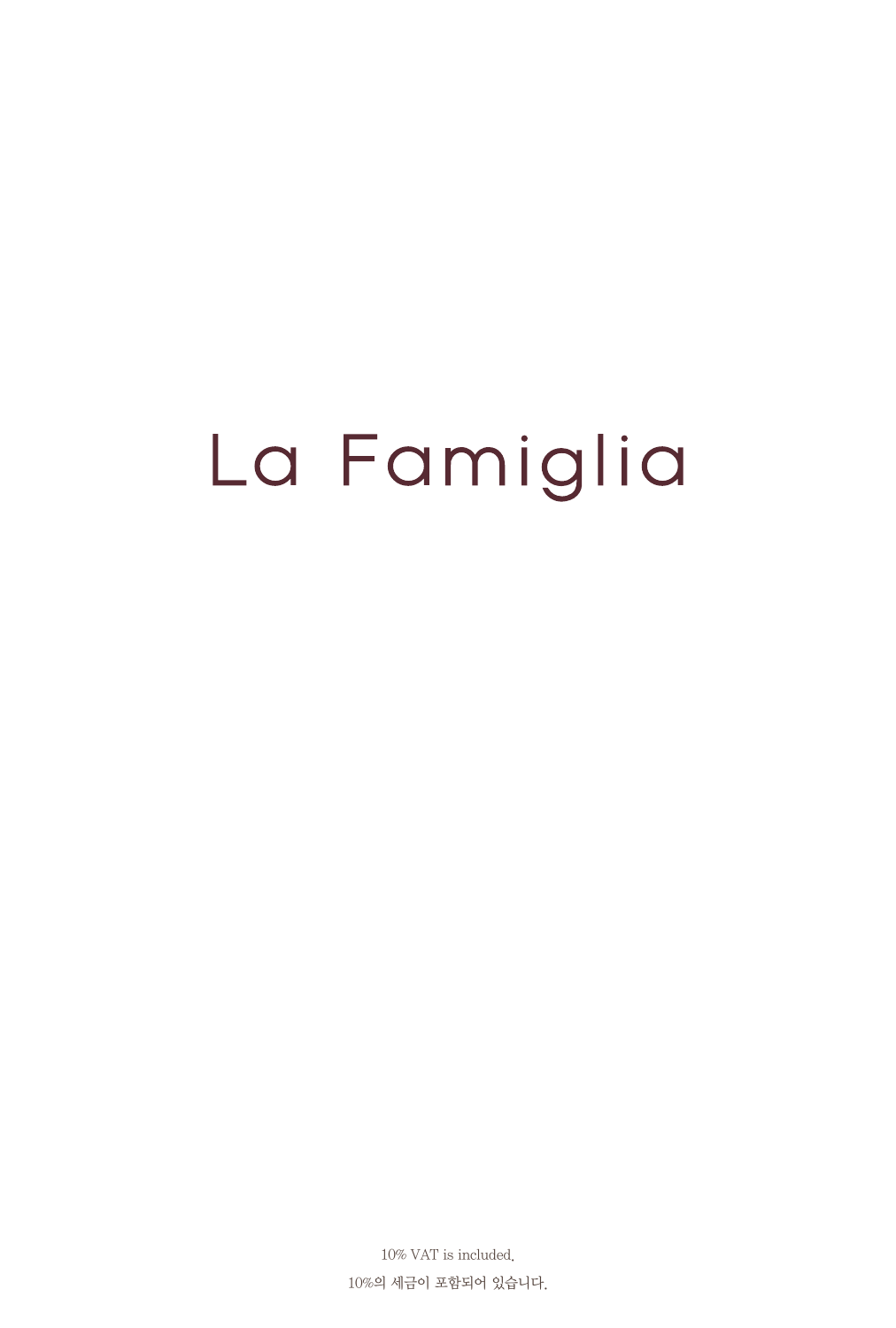# **Lunch Special** "**Tavola**"

**₩ 90,000 / 2**인 기준

#### **Marinated Seafood with Organic Salad and Balsamic Dressing**

유기농 샐러드와 발사믹 드레싱을 곁들인 해산물

#### **Margherita Flatbread Pizza and Arugula**

마르게리타 플랫브레드 피자

#### **Beef Escalopes with Hot Vegetable, Sundried Tomato and Marsala Sauce**

더운야채, 마르살라 소스를 곁들인 소안심 에스칼로프(소스와 소고기:호주산)

## **Daily Dessert**

오늘의 디저트

# **Coffee or Tea**

커피 또는 차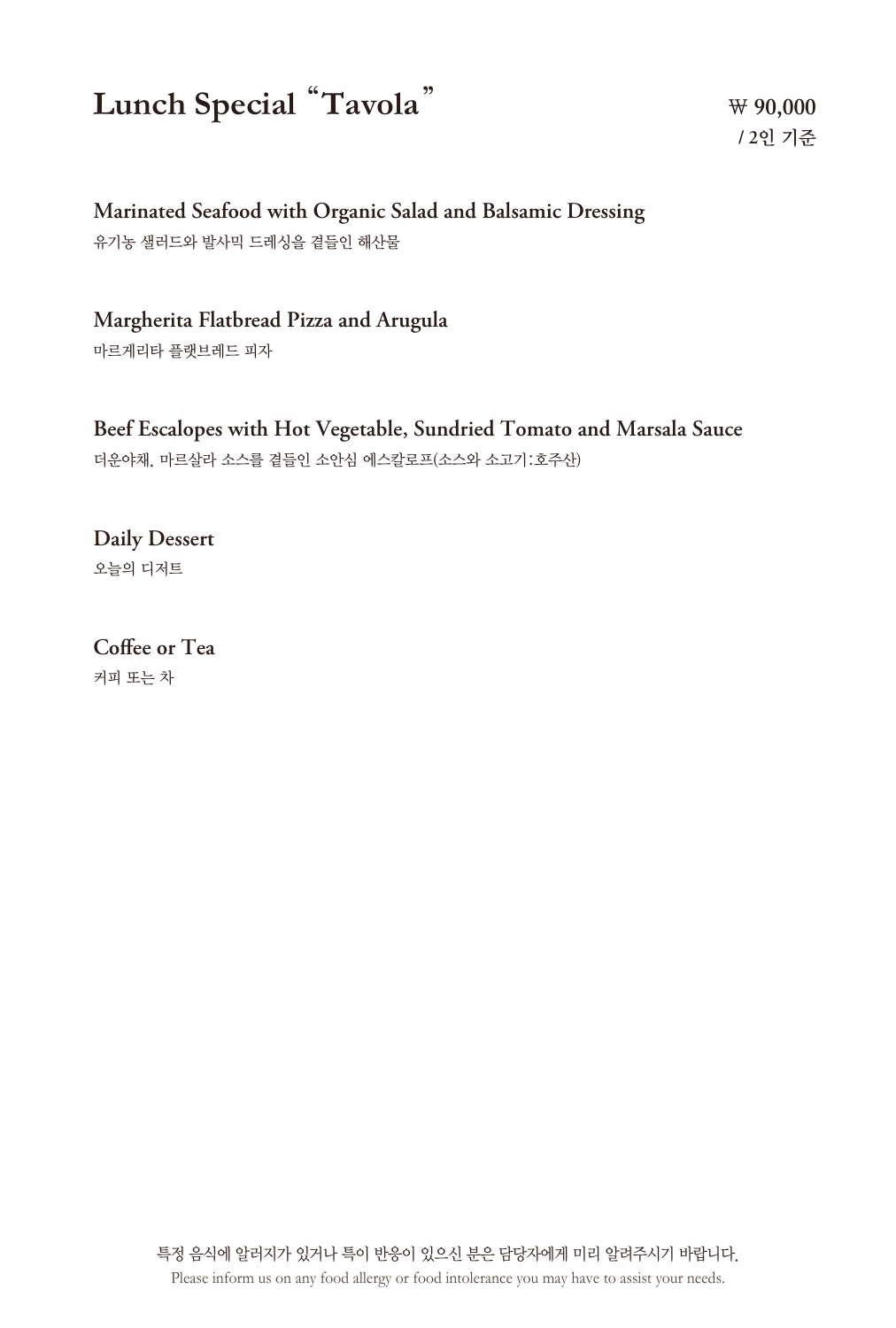## **Prix Fixe Lunch**

**A-Course ₩ 45,000 B-Course ₩ 50,000 C-Course ₩ 55,000**

#### **Smoked Salmon Carpaccio with Lemon Salsa**

레몬살사를 곁들인 훈제연어 카르파치오

**Soup of the day** 오늘의 수프 (닭고기 육수:국내산)

**Fresh Seasonal Green Salad and Dressing**

신선한 계절 샐러드와 드레싱

#### **A-Course**

**Roasted Leg of Chicken with Arugula** 루콜라를 곁들인 닭고기 구이(닭고기: 국내산)

#### **B-Course**

## **Australian Beef Rib Eye Steak with Red Wine Sauce**

레드와인 소스의 호주산 등심 스테이크(소스와 쇠고기:호주산)

#### **C-Course**

**Australian Beef Tenderloin Steak with Red Wine Sauce** 레드와인 소스의 호주산 안심 스테이크 (소스와 쇠고기:호주산)

**Coffee or Tea** 커피 또는 차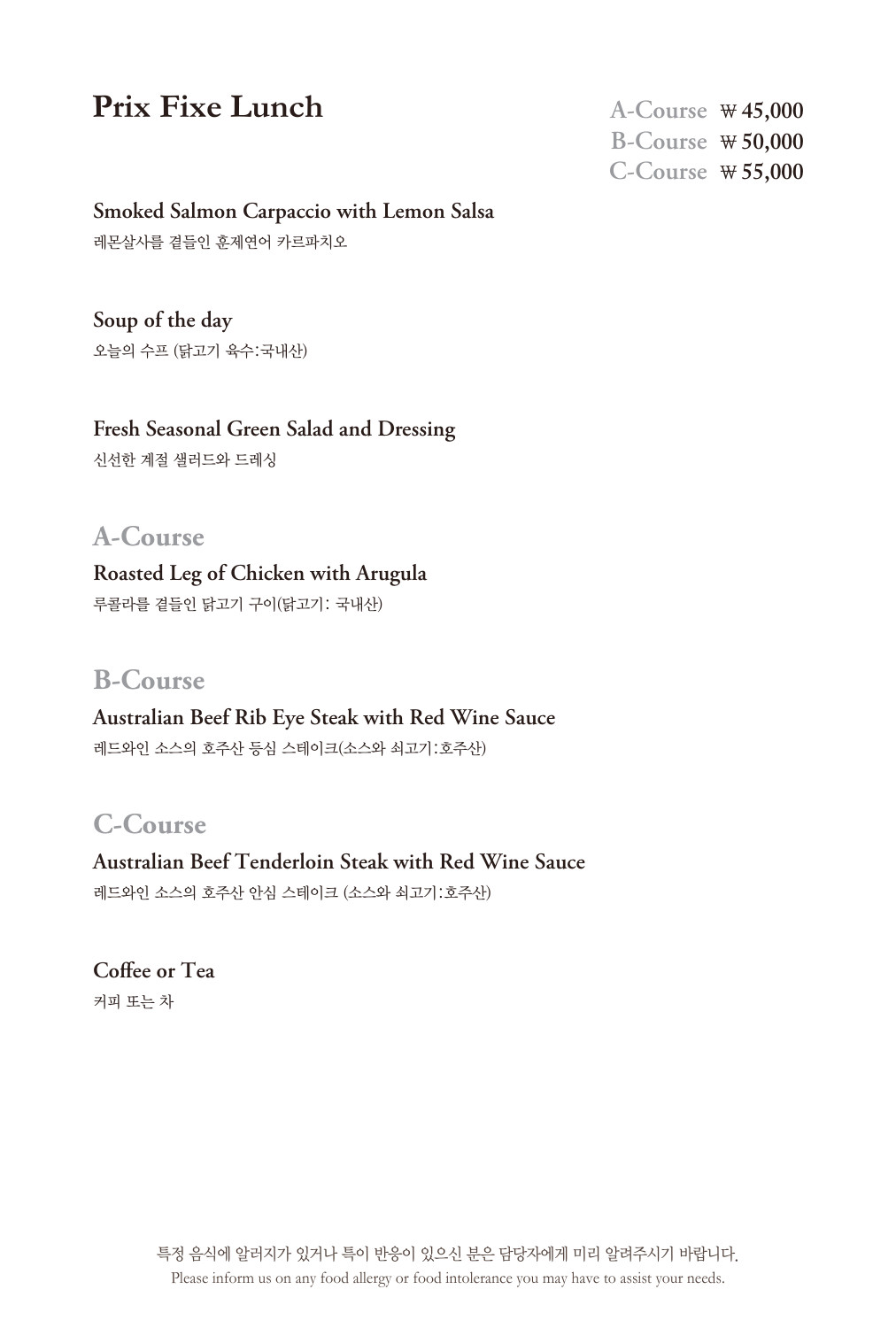## **La Famiglia Signature Menu** (Only Lunch)

**Baked Bread**

식전 빵

**Soup of the Day** 오늘의 수프(닭고기 육수: 국내산)

**Chef Special Salad with Ricotta Cheese, Smoked Salmon** 리코타 치즈, 훈제연어를 곁들인 주방장 특선 샐러드

**Homemade Hamburger Steak and Rigatoni Pasta Gratin with Deep Fried Potato**  홈메이드 햄버거 스테이크, 리가토니 그라탕과 감자튀김

**Coffee or Tea** 커피 또는 차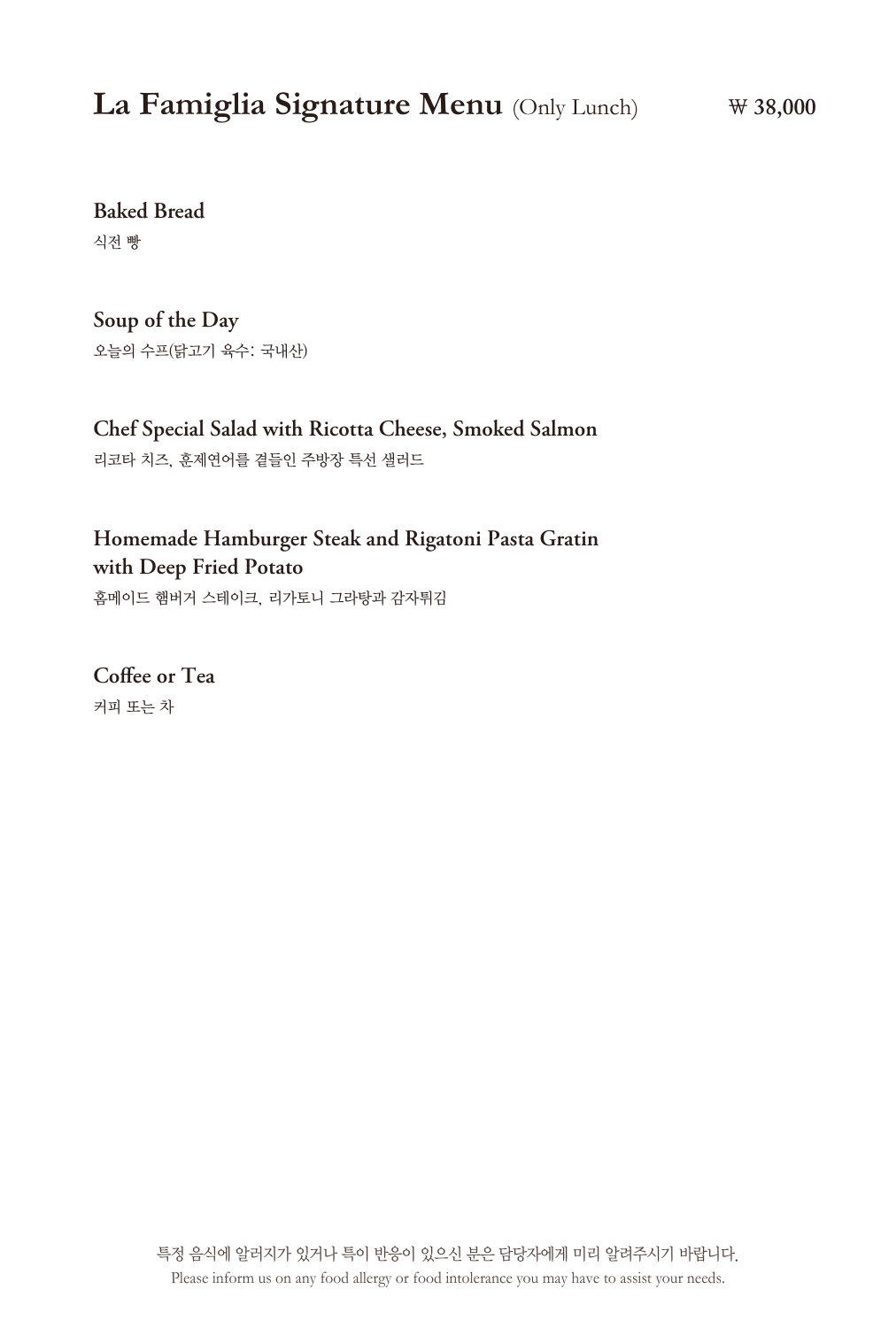# **Appetizers**

| Sea Scallop with Roasted Pecan, Apple, Camembert<br>구운 피칸, 사과, 까망베르 치즈를 곁들인 관자 구이                                           | $\sqrt{28,000}$  |
|-----------------------------------------------------------------------------------------------------------------------------|------------------|
| Burata Cheese with Raspberry Marinated Tomato and Basil Pesto<br>복분자 토마토, 바질 페스토와 부라타 치즈                                    | $\sqrt{425,000}$ |
| Seafood Ragout with Chili Tomato Sauce<br>(Langoustine, Sea Scallop, Abalone, Clam)<br>매콤한 토마토 소스의 해산물 라구 (청가재, 관자, 전복, 조개) | $\Psi$ 30,000    |
| <b>Eggplant Roll Gratin, Layered and baked</b><br>with Mozzarella, Parmesan Cheese<br>모짜렐라, 파마산 치즈, 토마토로 속을 채운 가지 그라탕       | $\forall 24,000$ |
| Baked Octopus and Potato with Truffle Flavored<br>트러플 향을 가미한 감자와 문어구이                                                       | $\sqrt{26,000}$  |
| Soups & Salads                                                                                                              |                  |
| Soup of the day<br>오늘의 수프 (닭고기 육수: 국내산)                                                                                     | $\Psi$ 9,000     |
| <b>Clam Chowder Soup</b><br>크램 차우더 (베이컨: 스페인, 독일, 오스트리아산)                                                                   | $\Psi$ 13,000    |
| <b>Caesar Salad with Shrimp</b><br>새우를 곁들인 시저 샐러드                                                                           | $\sqrt{20,000}$  |
| Arugula Jamon Salad with Parmesan Cheese Drizzled<br>with Extra Virgin Olive Oil<br>루콜라 하몽 샐러드 (하몽:스페인산)                    | $\sqrt{26,000}$  |
| <b>Seafood and Grapefruit Salad</b><br>해산물과 자몽 샐러드                                                                          | $\sqrt{28,000}$  |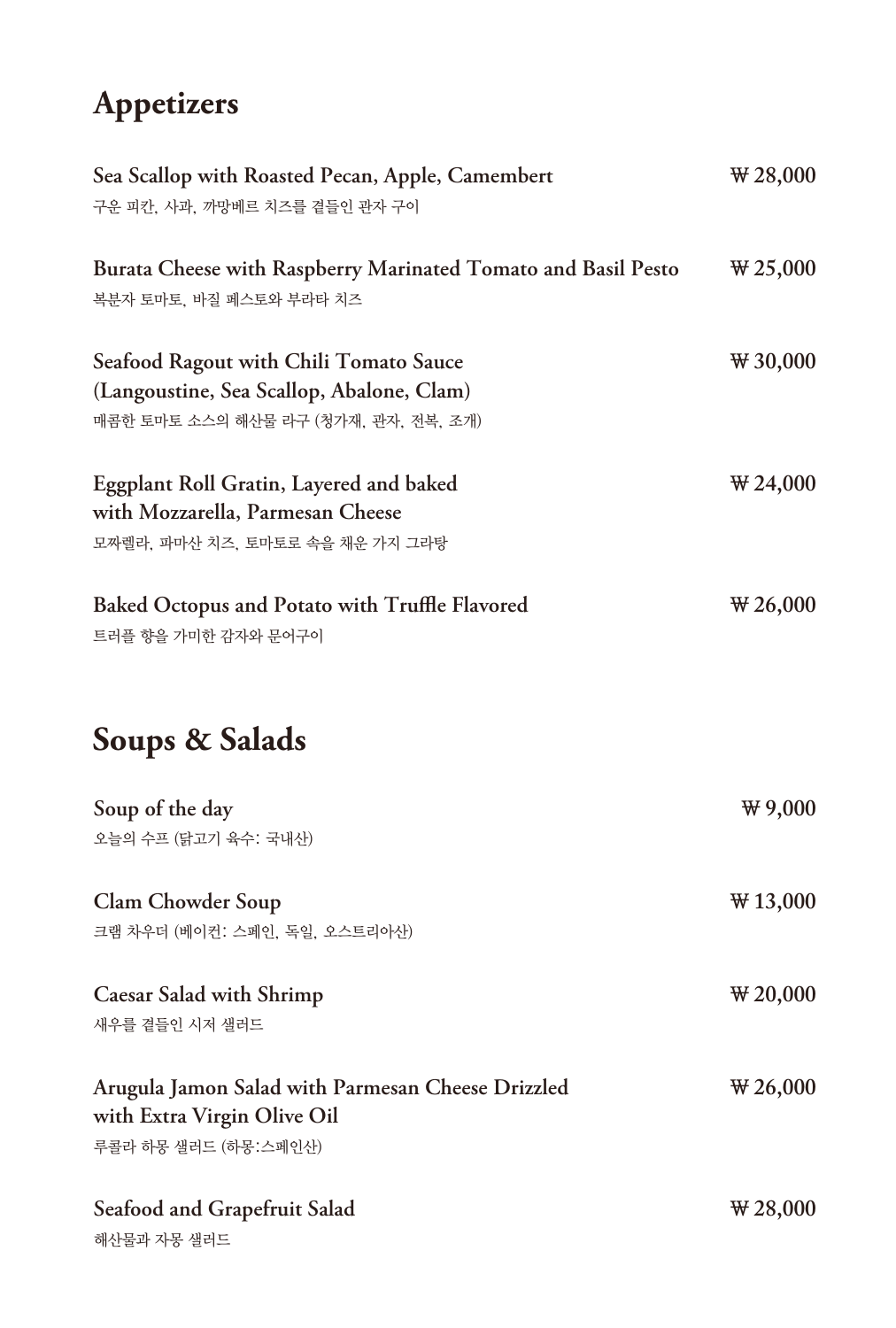## **Pasta & Risotto**

| Seafood Spaghetti with Chili Tomato Sauce<br>(Shrimp, Clam, Scallops, Cuttlefish)                   | $\sqrt{27,000}$   |
|-----------------------------------------------------------------------------------------------------|-------------------|
| 매콤한 토마토 소스의 해산물 스파게티(갑오징어:태국산)                                                                      |                   |
| Rigatoni Bolognese with Meat Tomato Sauce and Burrata Cheese<br>미트 소스와 브라타 치즈 곁들인 리가토니 파스타(소고기:호주산) | $\sqrt{28,000}$   |
| Spaghetti Carbonara<br>까르보나라 크림 파스타 (베이컨: 스페인, 독일, 오스트리아산)                                          | $\Psi$ 23,000     |
| <b>Cannelloni with Goat Cheese and Roasted Tomato</b><br>고트 치즈와 구운 토마토 곁들인 까넬로니                     | $\sqrt{425,000}$  |
| Vongole, Clam Linguine with Argula and White Wine Sauce<br>화이트와인 소스의 봉골레                            | $\sqrt{25,000}$   |
| Spaghetti Aglio e Olio with Langoustine and Garlic, Olive oil<br>청가재살, 마늘, 올리브 오일로 맛을 낸 스파게티        | $\sqrt{425,000}$  |
| Whole Wheat Spaghetti with Sea Urchin Rose Sauce<br>성게 로제 소스의 통밀 파스타                                | $\sqrt{4}$ 28,000 |
| Abalone Risotto with Asparagus Flavored Truffle<br>아스파라거스를 곁들인 트러플 향의 전복 리조또 (쌀:국내산)                | $\sqrt{4}$ 28,000 |
| Porcini Mushroom Risotto with Black Tiger Prawn<br>블랙 타이거 새우의 포르치니 버섯 리조또 (쌀:국내산)                   | $\sqrt{4}$ 28,000 |
| Seafood Risotto with Horasan Wheat, Rose Sauce<br>로제 소스의 카무트 해산물 리조또 (쌀:국내산, 호라산밀:캐나다산, 갑오징어:태국산)   | $\sqrt{4}$ 28,000 |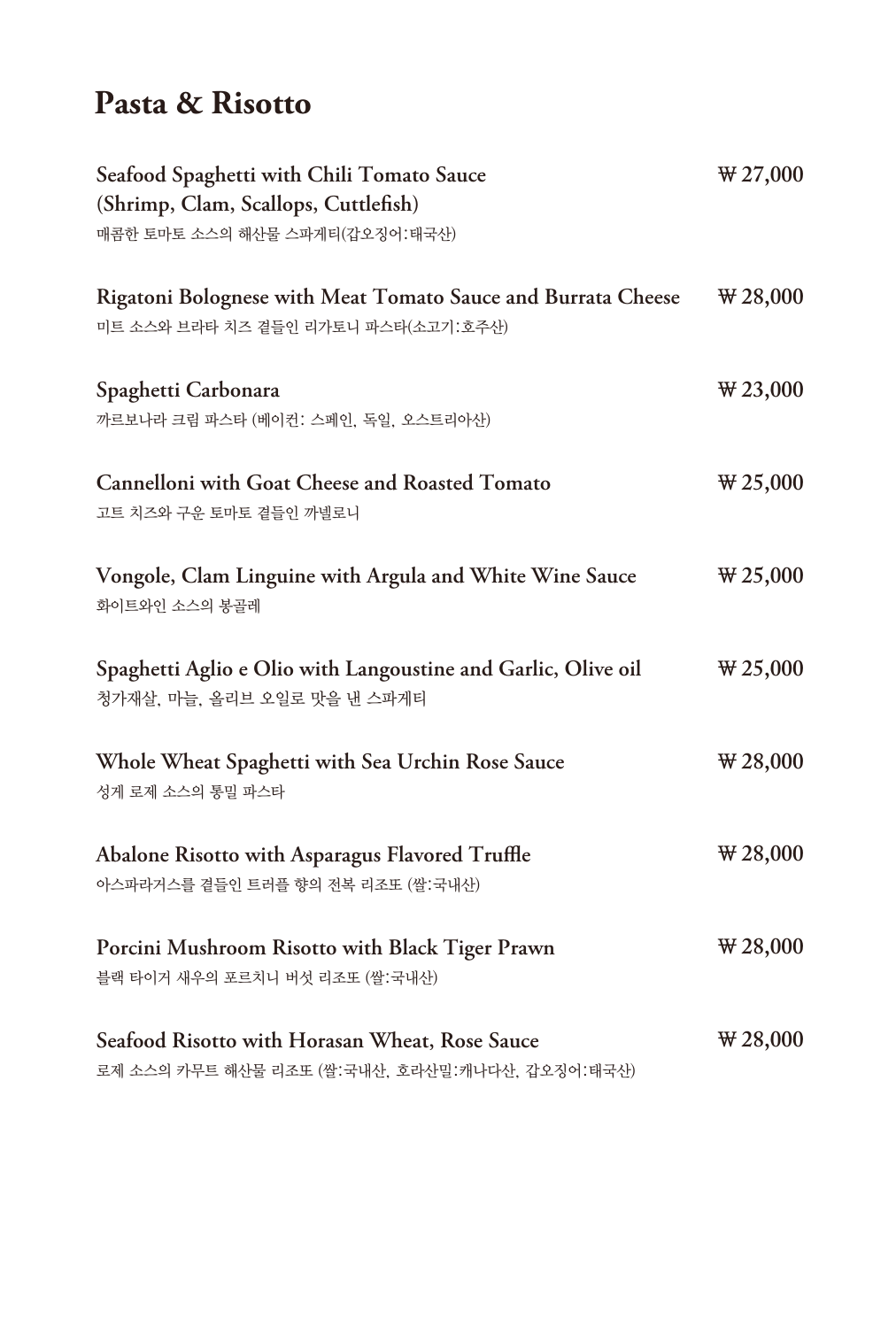# **Flatbread Pizza & Sandwich**

| Flatbread Pizza with Arugula and Ricotta Cheese (cold)      | $\sqrt{4}$ 30,000 |
|-------------------------------------------------------------|-------------------|
| 루콜라, 리코타 치즈를 곁들인 플렛 브레드 피자                                  |                   |
| Margherita Flatbread Pizza (hot)                            | $\sqrt{4}$ 28,000 |
| 마르게리타 플렛 브레드 피자                                             |                   |
| Crab Meat, Bacon, Apple Panini with Fried Potato            | $\Psi$ 19,000     |
| 감자튀김을 곁들인 게살, 베이컨, 사과 파니니 (베이컨: 스페인, 독일, 오스트리아산)            |                   |
| Fresh Tomato, Mozzarella and Basil Panini with Fried Potato | $\Psi$ 19,000     |
| 감자튀김을 곁들인 신선한 토마토, 모짜렐라 치즈, 바질 파니니                          |                   |

# **Beef & Fish**

| Beef Escalopes with Hot Vegetable and Marsala Sauce(150g)<br>마르살라 소스의 안심 에스칼로프 (소스와 소고기:호주산)                     | $\Psi$ 52,000   |
|------------------------------------------------------------------------------------------------------------------|-----------------|
| Korean Beef Tenderloin Steak (150g)<br>국내산 한우 안심 스테이크 (소스와 쇠고기: 국내산)                                             | $\Psi$ 68,000   |
| Australian Rack of Lamb with Thyme $\&$ Garlic (3pc)<br>백리향 마늘 양갈비 구이 (소스와 양갈비: 호주산)                             | $\Psi$ 60,000   |
| Bone in Steak (400g)<br>미국산 본인 스테이크 (소스:호주산, 쇠고기:미국산)                                                            | $\Psi$ 63,000   |
| Sea Bass with, Roasted Tomato, Asparagus and Black Olive Ragout<br>토마토구이, 아스파라거스, 블랙 올리브 라구를 곁들인 농어 구이 (농어: 중국산) | $\Psi$ 38,000   |
| Pan Seared Sea Bream with White Wine Sauce<br>화이트 와인 소스의 도미구이(도미: 대만산)                                           | $\sqrt{28,000}$ |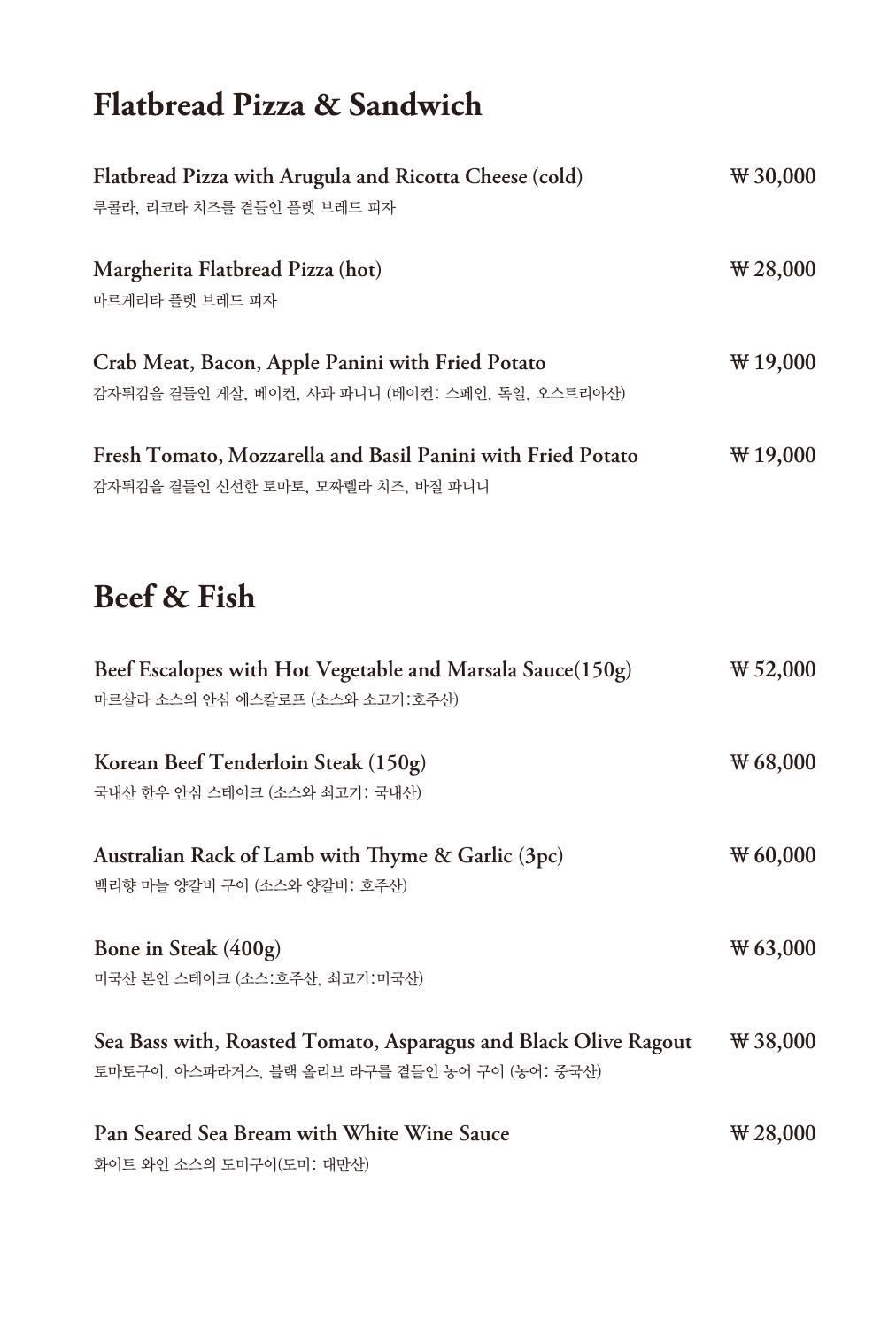# **Side Dishes**

| Australian Beef Tenderloin Chop Steak (250g)<br>호주산 안심 찹 스테이크 (소스와 쇠고기:호주산)    | $\Psi$ 60,000     |
|--------------------------------------------------------------------------------|-------------------|
| Sauteed Sausage and Roasted Leg of Chicken<br>닭고기와 소시지 구이(돼지고기: 국내산, 닭고기: 국내산) | $\Psi$ 40,000     |
| <b>Fresh Fruit and Cheese</b><br>신선한 과일과 치즈                                    | $\sqrt{4}$ 30,000 |
| Gambas Al Ajillo<br>바게트를 곁들인 감바스 알 아히요                                         | $\Psi$ 30,000     |
| <b>Dessert</b>                                                                 |                   |
| <b>Assorted Seasonal Fresh Fruits</b><br>신선한 모듬 계절 과일                          | $\Psi$ 11,000     |
| Affogato (Espresso & Haagen-Dazs Ice Cream)<br>하겐다이즈 아이스크림 아포카토                | $\Psi$ 9,000      |
| Espresso Infused House Made Tiramisu<br>에스프레소 티라미슈 케익                          | $\Psi$ 9,000      |
| <b>Cheese Cake</b><br>치즈케이크                                                    | $\Psi$ 9,000      |
| Americano, Espresso<br>아메리카노, 에스프레소                                            | $\Psi$ 5,000      |
| Café Latte, Capuccino<br>카페라떼, 카푸치노                                            | $\Psi$ 6,000      |
| Herb Tea (Chamomile, Mint, Black Tea, Green Tea)<br>허브차(캐모마일, 민트, 홍차, 녹차)      | $\Psi$ 5,000      |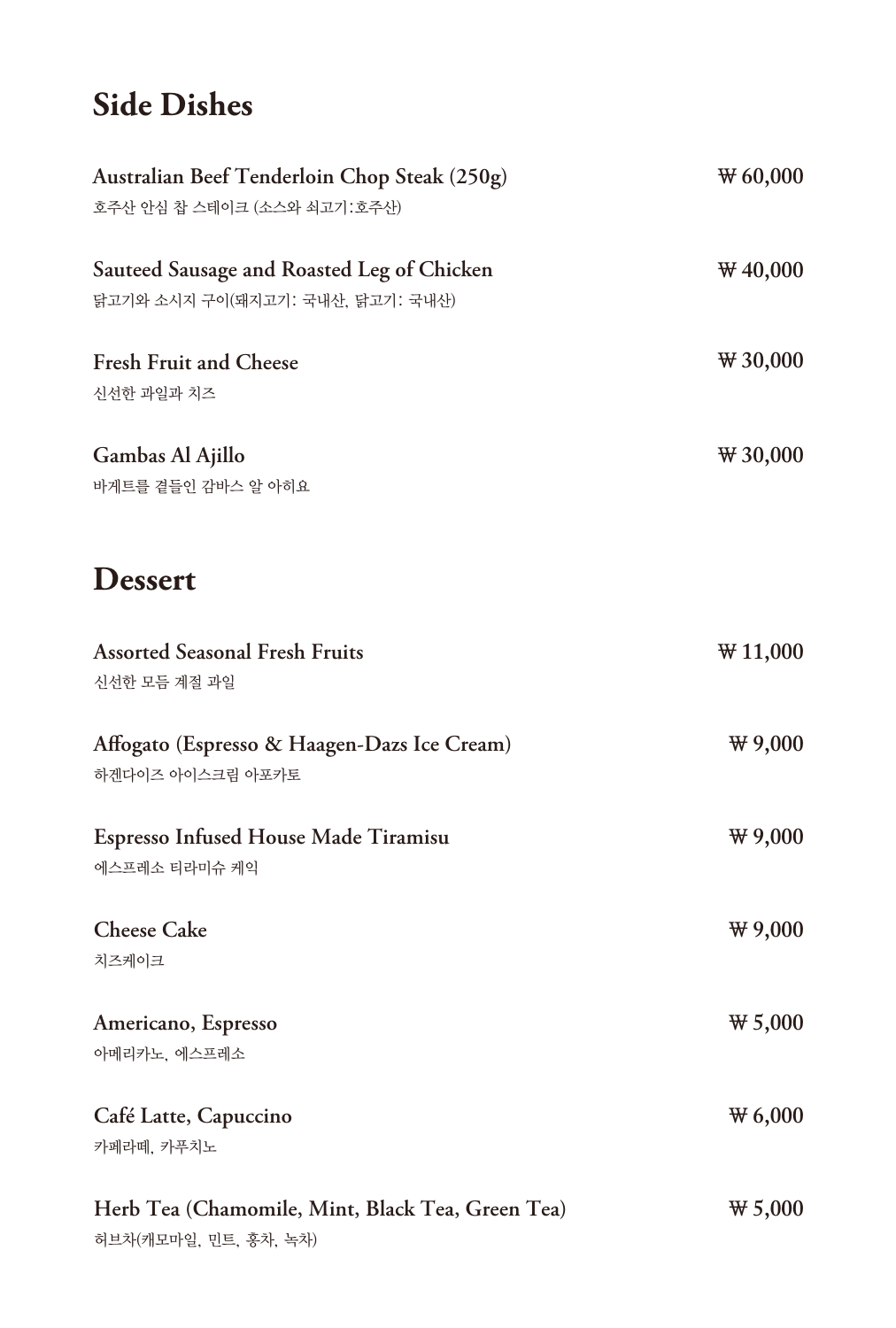## **Dinner Set A**  $W80,000$

#### **Burrata Cheese with Cherry Tomato and Basil Pesto**

방울토마토, 바질 페스토를 곁들인 부라타 치즈

**Soup of the day** 오늘의 수프 (닭고기 육수:국내산)

**Seafood Ragout with Chili Tomato Sauce (Shrimp, Scallop, Abalone, Clam)** 해산물 라구 (새우, 관자, 전복, 조개)

**Fresh Seasonal Mixed Organic Salad** 

신선한 유기농 계절 샐러드

**Australian Beef Rib Eye Steak and Red Wine Sauce**  호주산 등심 스테이크와 레드와인 소스(소스와 쇠고기:호주산)

**Cheese Cake with Vanilla Sauce**

바닐라 소스를 곁들인 치즈케이크

**Coffee or Tea** 커피 또는 차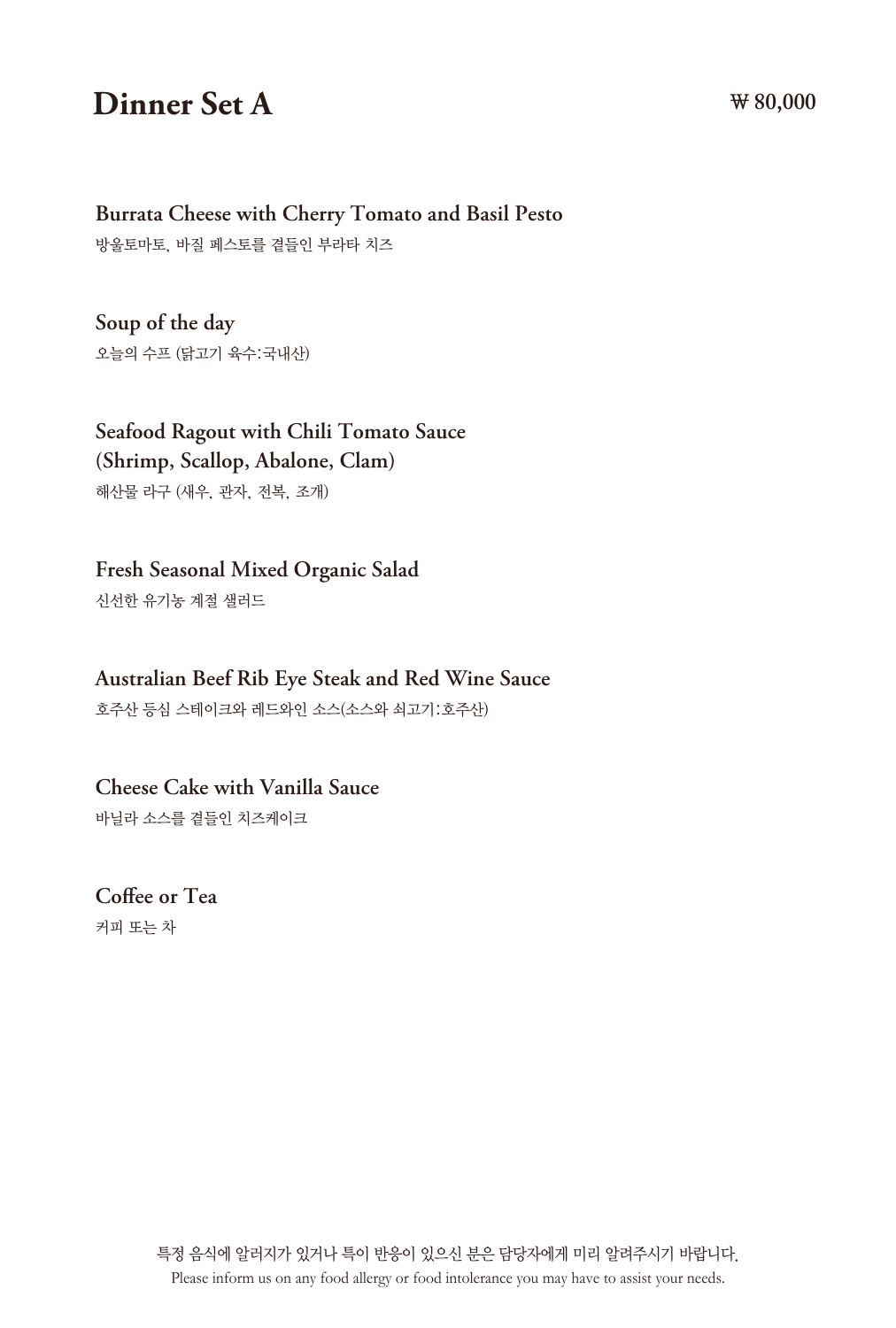## **Dinner Set B ₩ 125,000**

**Aperitivo**

아뻬르띠보

**Eggplant Roll with Mozzarella, Parmesan Cheese and Basil Tomato** 모짜렐라, 파마산 치즈, 토마토로 속을 채운 가지 롤

**Clam Chowder Soup** 크램 차우더

**Abalone Risotto with Asparagus Flavored Truffle** 아스파라거스, 송로버섯 향의 전복 리조또

**Fresh Seasonal Mixed Organic Salad** 신선한 유기농 계절 샐러드

**Korean Beef Tenderloin Steak and Red Wine Sauce**  한우 안심 스테이크와 레드와인 소스(소스와 쇠고기: 한우)

**Espresso Infused House Made Tiramisu**

에스프레소 티라미수

**Coffee or Tea** 커피 또는 차